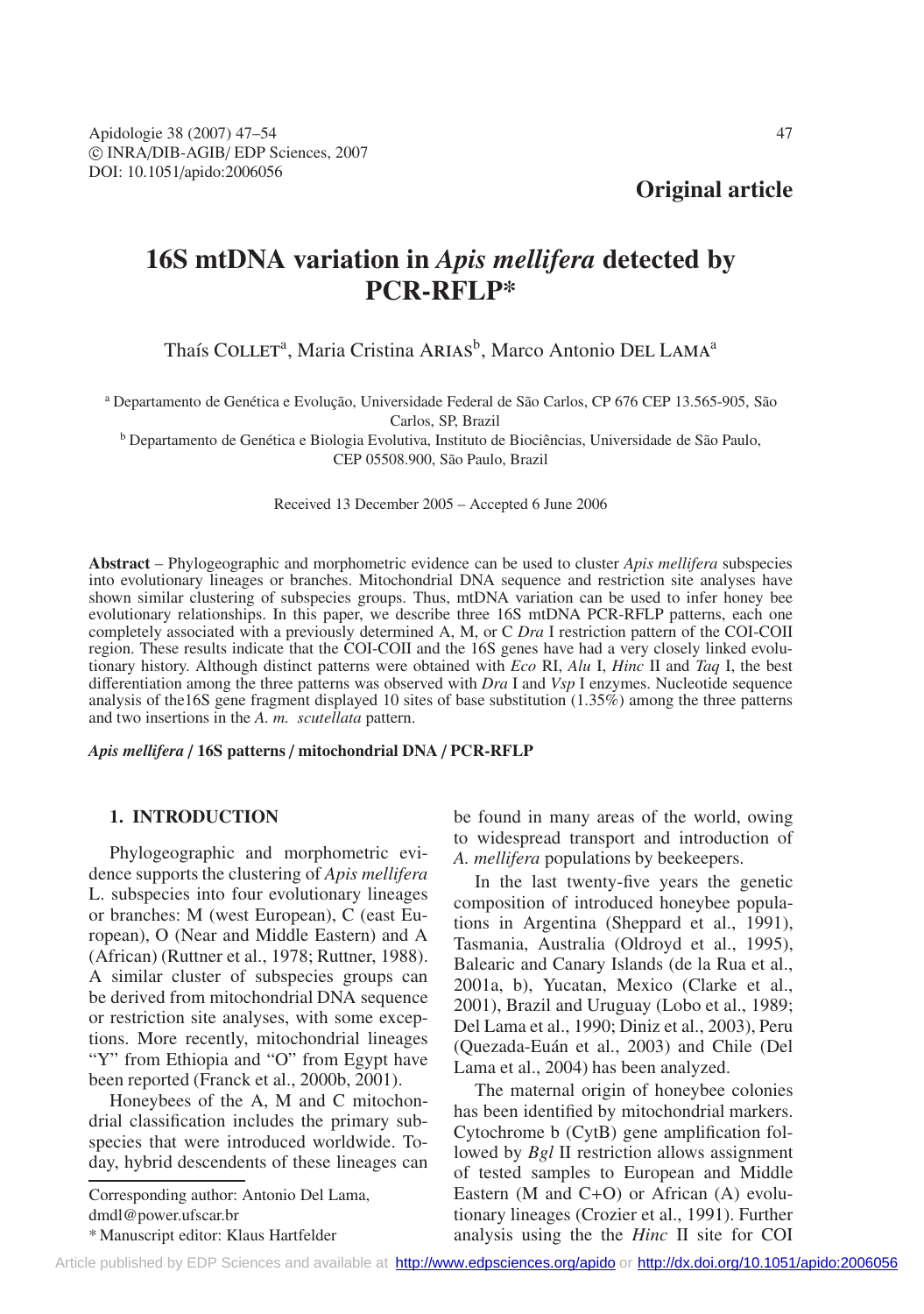| Source                 | <b>COI-COII</b> |    |    |                |                |               |                |     |                |     |                             |     | <b>16S</b> | <b>Total</b>   |     |                |
|------------------------|-----------------|----|----|----------------|----------------|---------------|----------------|-----|----------------|-----|-----------------------------|-----|------------|----------------|-----|----------------|
|                        | M3              | M4 | M6 | M7             |                |               | A1             | A4  | A26            | A28 | A29                         | A30 | М          | C              | A   |                |
| Brazil <sup>1,2</sup>  |                 |    |    |                |                |               | 15             | 45  |                |     |                             |     |            |                | 60  | 60             |
| Chile <sup>4</sup>     | 2               | 4  |    | 11             | 13             | 6             |                |     |                |     |                             |     | 17         | 19             |     | 36             |
| Colombia <sup>3</sup>  |                 |    |    |                | 23             |               | 29             | 25  | 3              |     | 2                           |     |            | 23             | 59  | 82             |
| Spin <sup>1</sup>      |                 |    |    | $\overline{2}$ |                |               |                |     |                |     |                             |     | 3          |                |     | $\overline{4}$ |
| USA <sup>5</sup>       |                 |    |    |                | 12             |               |                |     |                |     |                             |     |            | 13             |     | 13             |
| Italy <sup>1</sup>     | 5               | 10 |    | 2              | 26             |               |                |     |                |     |                             |     | 17         | 26             |     | 44             |
| Uruguay $1,2$          |                 |    |    |                | $\overline{4}$ |               | $\overline{4}$ | 33  | $\overline{1}$ |     |                             | 5   |            | $\overline{4}$ | 43  | 48             |
| Venezuela <sup>5</sup> |                 |    |    |                | 2              | $\mathcal{D}$ | 27             | 41  |                |     |                             |     |            | $\overline{4}$ | 68  | 72             |
| Total                  | 8               | 14 |    | 15             | 80             | 9             | 75             | 145 | $\overline{4}$ |     | $\mathcal{D}_{\mathcal{L}}$ | 5   | 38         | 89             | 232 | 359            |

**Table I.** Source of the *Apis mellifera* samples analyzed and association with *Dra* I (COI-COII) haplotypes (according to Garnery et al., 1993).

COI-COII data from  $1$  Collet, 2004;  $2$  Ferreira, 2002;  $3$  Prada, 2004;  $4$  Souza, 2002;  $5$  unpublished data.

discriminates the M lineage from the C+O lineage in the non-African group (Hall and Smith, 1991).

Currently, digestion of the mitochondrial COI-COII intergenic region with *Dra* I (Garnery et al., 1993) provides the most resolved characterization of subspecies assignment to mitochondrial lineage (A, M, C, Y or O) (Moritz et al., 1994; Garnery et al., 1995; Franck et al., 1998, 2000a,b, 2001). The COI-COII region is normally composed of two distinct nucleotide sequences, named P and Q. According to Garnery et al. (1993), each evolutionary branch includes several variants of the P sequence combined with a different copy number of the Q sequence, resulting in a length polymorphism of this mtDNA region. Additional polymorphism can be resolved following digestion of the length variants with *Dra* I enzyme.

Analysis of populations via molecular markers (e.g., mtDNA sequence or RFLP variation) is a particularly useful method for elucidating historical relationships underlying population differentiation (Avise, 2000). Moreover, the mitochondrial genome yields a great amount of data that can be used to deduce evolutionary relationships (Gray et al., 1999). Therefore, haplotype networks generated by data taken from polymorphic loci could provide a valuable resource for examining pathways and mechanisms of mtDNA genome evolution. This study presents such data by examining a polymorphism found at the 16S locus. This analysis was conducted on samples that had their maternal origin previously identified as A, M, or C, based on COI-COII patterns. Three 16S patterns were observed, each one completely associated with the A, M, or C *DraI* restriction patterns of the COI-COII region, showing that COI-COII and 16S genes have a very closely linked evolutionary history.

#### **2. MATERIALS AND METHODS**

#### **2.1. Samples and DNA extraction**

Africanized populations from Brazil  $(n = 39)$ , Uruguay ( $n = 6$ ), Colombia ( $n = 24$ ) and Venezuela  $(n = 5)$  were analyzed. Previously, Africanized populations had been shown to be primarily composed of African mtDNA (A) and of African *A. m. scutellata* (A) and European, *A. m. mellifera* (M) and *A. m. ligustica* (C) nuclear genes (Lobo et al., 1989; Del Lama et al., 1990; Hall and Smith, 1991; Diniz et al., 2003). Three hundred and fiftynine colonies, whose maternal origin had previously been identified according to the *Dra* I pattern for the COI-COII region (Ferreira, 2002; Souza, 2002; Collet, 2004; Prada, 2004), were analyzed. European COI-COII patterns were obtained in samples from Chile (free from Africanized swarms), Pullman (USA), Italy (Milano), and the Galician region (Spain) (see Tab. I).

Worker honeybees were stored at –20 ◦C until analysis. Total DNA was extracted by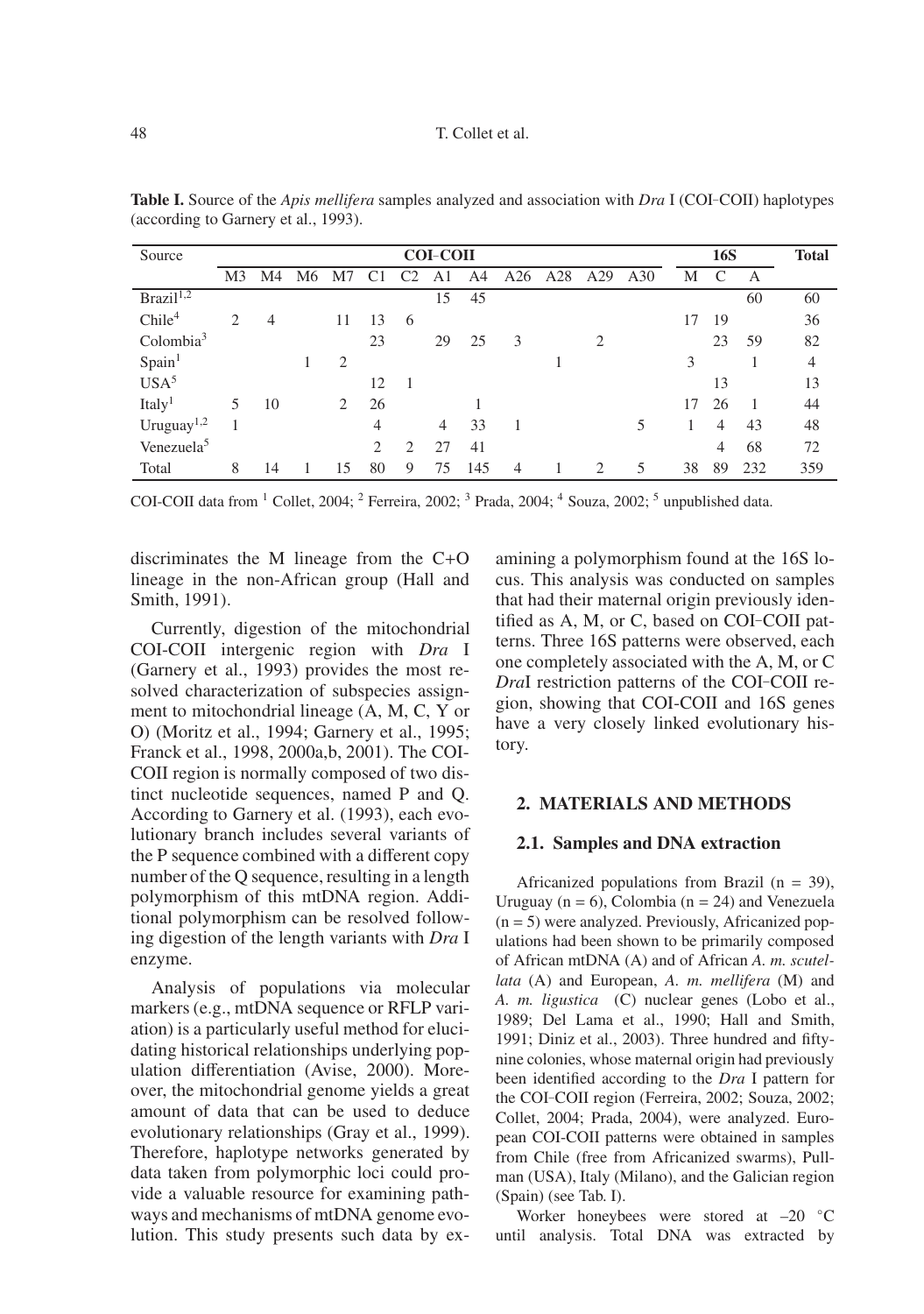|                  | 13770 | 13811 | 13961 | 13990 | 14018 | 14025 | 14097  | 14098  | 14182 | 14190 | 14352 | 14383 | 14405 |
|------------------|-------|-------|-------|-------|-------|-------|--------|--------|-------|-------|-------|-------|-------|
| A. m. ligustica* |       | А     | А     | C.    |       |       | $\sim$ | $\sim$ |       |       |       |       |       |
| A. m. ligustica  |       |       |       |       |       |       | $\sim$ | $\sim$ |       |       |       |       |       |
| A. m. mellifera  |       |       | G     | А     |       |       | $\sim$ | $\sim$ |       |       |       |       |       |
| A. m. scutellata |       |       |       |       |       |       |        |        |       |       |       |       |       |

**Figure 1.** Variable sites of the mtDNA 16S region. The numbers correspond to the nucleotide position of *A. m. ligustica* (\*) sequence published by Crozier and Crozier (1993). Position 14025 represents the difference between ours and Crozier and Crozier's (1993) sequence. The dots indicate nucleotide identity and (-) gaps. The A pattern from Africanized samples showed two insertions at the 14097 and 14098 positions (respectively 390 and 391 in our 742 bp fragment).

the phenol-chloroform method (Sheppard and McPheron, 1991) from the thorax of one worker from each colony.

# **2.2. PCR amplification and endonuclease digestion**

Restriction analyses of the CytB (*Bgl* II), COI (*Hinc* II) and COI-COII (*Dra* I) mitochondrial DNA regions were performed, to provide a comparative molecular characterization of the maternal origin of the bees sampled. This previous characterization was carried out as a mean to assign these bees to the African lineage (absence of *Bgl* II site in the CytB region), or to European subspecies (only *A. m. mellifera* has the *Hinc* II site in the COI region) or to characterize our samples according to their COI-COII (*Dra* I) patterns.

The primers utilized for CytB, COI and 16S were described by Hall and Smith (1991) and the amplification and restriction of the intergenic COI-COII region followed Garnery et al. (1992). The PCR was performed in a total volume of 25 µL, containing  $10\times$  reaction buffer, 250  $\mu$ M of each dNTP,  $2.5 \text{ mM MgCl}_2$ , 1  $\mu$ M of each primer, 1  $\mu$ L of DNA, 1 U of Taq Polymerase (Promega) and 16 µL of sterile water. PCR amplification for CytB, COI-COII and 16S was performed as follows: 30 cycles of 94 °C for 30 s, 54 °C for 15 s and 62 °C for 2 min. Reactions for COI were submitted to an initial denaturation step of 3 min at 94 ℃ followed by 3 cycles of 94 ◦C for 1 min, 50 ◦C for 2 min and 72 ◦C for 3 min; then 35 cycles of 94 ◦C for 1 min, 2 min at 50  $°C$  and 1.5 min at 72  $°C$ , and a final extension step of 5 min at 72 °C. After amplification, 2 µL of PCR products were electrophoresed in 8% polyacrylamide gels and 2 µL were digested with the following restriction enzymes: *Eco* RI*, Alu* I*, Hinc* II*, Taq* I*, Vsp* I and *Dra* I for the16S fragment; *Bgl* II for CytB, *Hinc* II for COI and *Dra* I for COI-COII.The restriction reactions were kept at 37 ◦C for 4 h (except for *Taq* I which requires 60 ◦C). Restriction fragments were separated on 10% polyacrylamide gels.

A 16S double digestion was performed with *Eco* RI and *Vsp* I restriction enzymes to produce a more visible differentiation among the patterns.

# **2.3. DNA cloning and sequencing**

One sample of each 16S pattern identified was sequenced. PCR fragments of the three 16S restriction patterns were cloned, using the T-Easy cloning kit (Promega), and used to transform competent *E. coli* DH-5α cells. Positive clones were selected. The recombinant vectors were recovered and sequenced, following the protocols suggested by Applied Biosystems (http://www.appliedbiosystems.com). An automated sequencer ABI-3100 (Applied Biosystems) was used to sequence the samples. Two clones of each pattern were sequenced from both directions.

## **3. RESULTS**

After 16S amplification and restriction analysis, three patterns were observed. They were named A, M and C because each of them showed complete association with one of the COI-COII *Dra*I patterns (A, M and C) (Tab. I).

The sequences obtained for the 16S gene fragment showed a total size of 740 bp in the C and M patterns, and 742 bp in the A pattern. Pairwise and multialignment sequence comparisons of the DNA sequences revealed nucleotide substitutions at 10 nucleotide sites  $(1.35\%)$ , eight transitions  $(1 \text{ A} \leftrightarrow \text{G} \text{ and } 7)$  $C \leftrightarrow T$ ) and two transversions (1 A $\leftrightarrow T$  and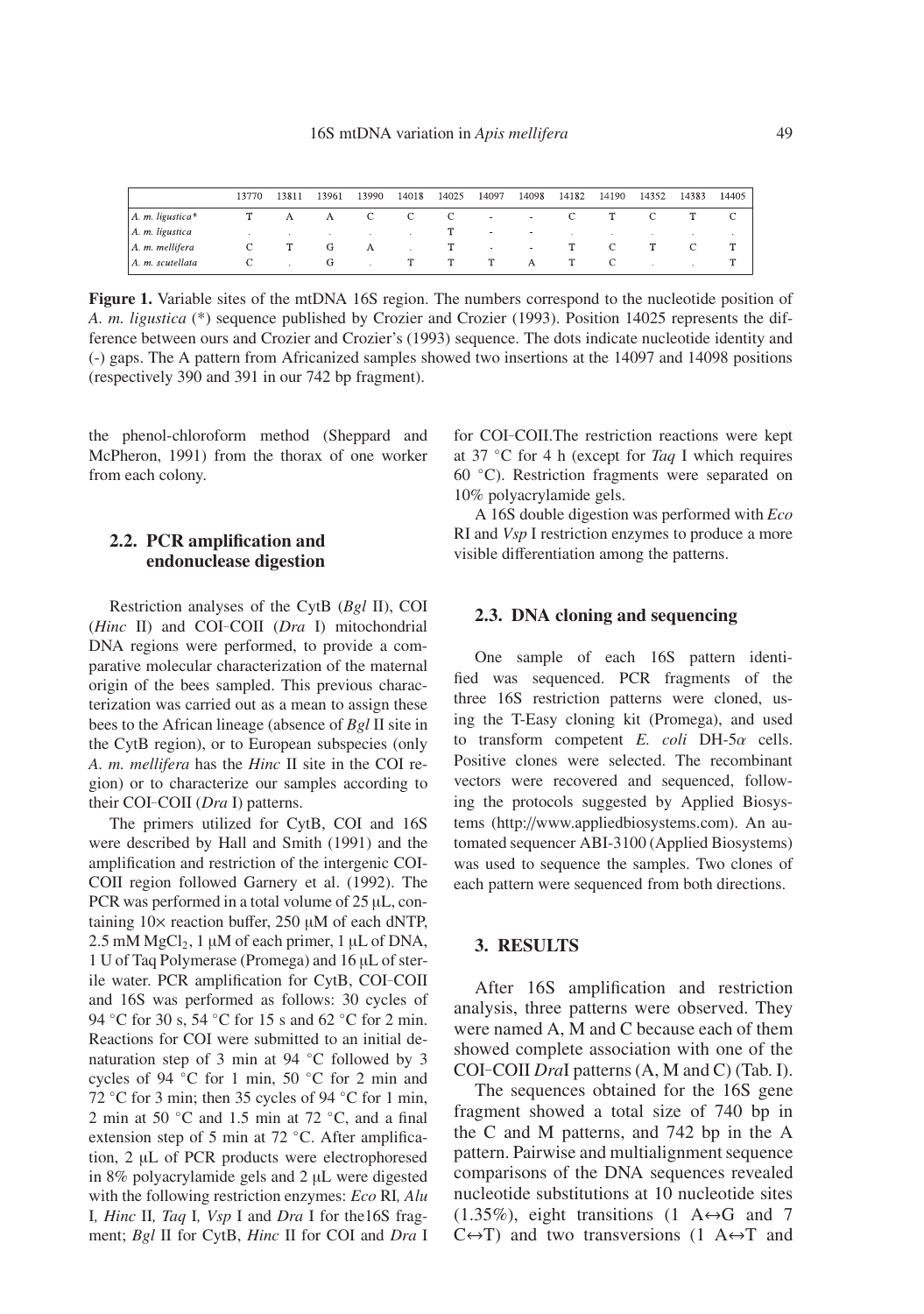

**Figure 2.** 16S amplification and restriction patterns detected in honeybees after 10% polyacrylamide gel electrophoresis and silver staining. The enzymes utilized and their respective patterns (C, M and A) are indicated above. A: Lanes 10 and 11 correspond to 50 bp and 25 bp size standards, respectively. Lanes 18, 19 and 20 represent the amplified fragments. B: *Dra* I restriction patterns from 16S region.



**Figure 3.** C, M and A 16S patterns resulting from *Eco* RI and *Vsp* I double digestion.

1  $C \leftrightarrow A$ ) (Fig. 1). Moreover, the A pattern showed two insertions (T and A) at the positions 390 and 391, respectively.

Figure 2 illustrates the *Hinc* II*, Vsp* I, *Alu* I*, Taq* I*, Eco* RI and *Dra* I restriction analyses of the M, C and A patterns. No variation was observed within each pattern in these samples.

Some base substitutions or insertions occurred at restriction sites. The *Vsp* I site at position 391 was lost in the A pattern, due to two insertions. We also detected the loss of a *Dra* I site at position 477 in the C pattern, due to a base-pair substitution. Double digestion with *Eco* RI and *Vsp* I restriction enzymes allowed a more noticeable differentiation among the three patterns (Fig. 3).

The *Vsp* I*, Dra* I and *Eco* RI restriction patterns for the 16S region were compared with those obtained by using *Bgl* II (CytB) and *Hinc* II (COI) patterns. For most of the samples, the two molecular approaches agreed well. However, some differences were observed with the *Hinc* II site in the COI gene. For example, two colonies (corresponding to 5.6%) from Chile were identified as M according to *Hinc* II (COI), but showed the C pattern by *Vsp* I*, Dra* I and *Eco* RI (16S). Distinct results were also obtained in 13% (six colonies) of all the Italian samples. Furthermore, a colony from Italy (Seregno 5) was typed as the African pattern according to *Vsp* I*, Dra* I and *Eco* RI (16S) and *Bgl* II (CytB), but for *Hinc* II (COI) the pattern was M (see Tab. II).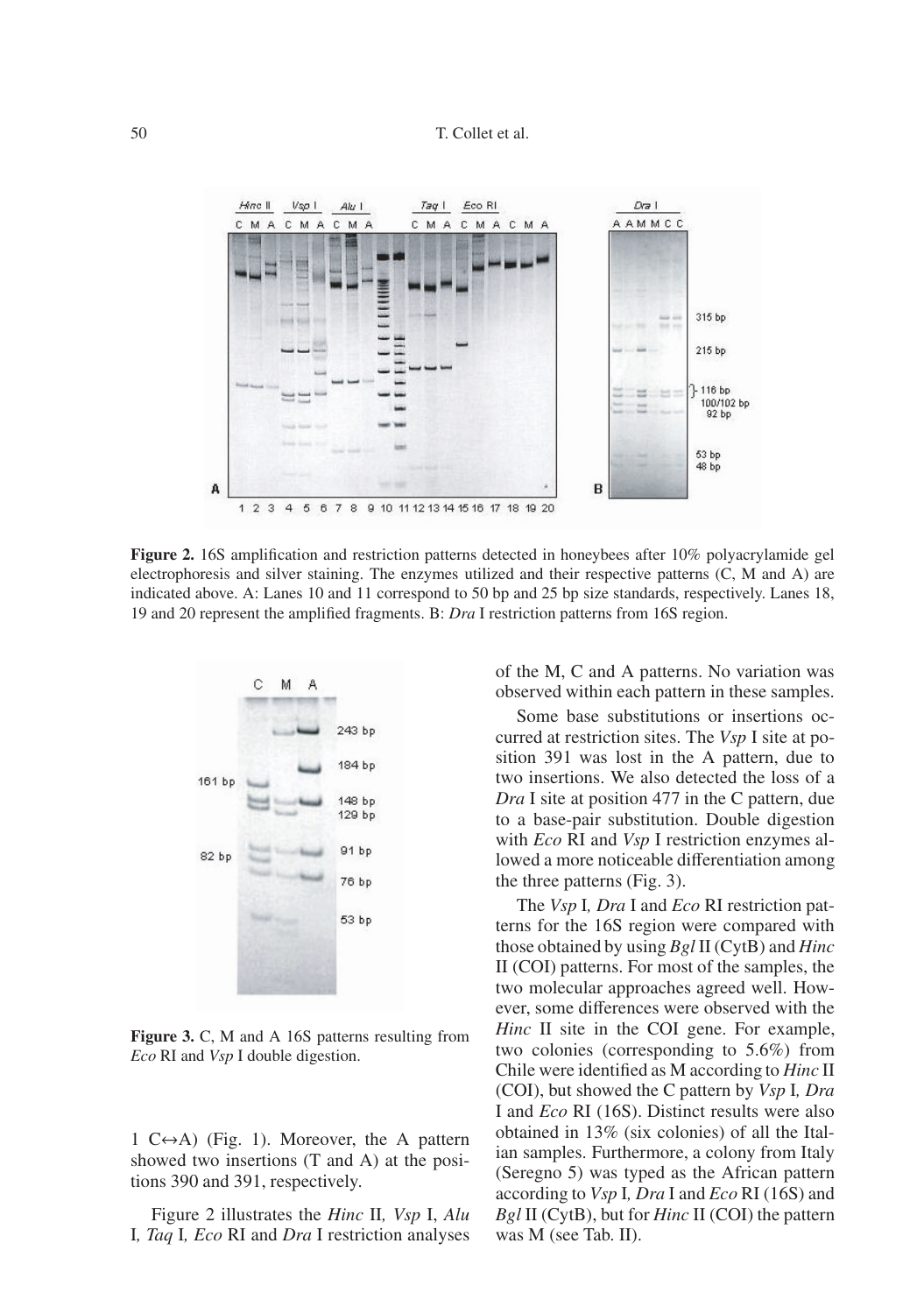**Table II.** Comparative results observed with the mtDNA markers utilized for maternal origin identification. Cyt B (*Bgl* II) differentiates African (A) from European (E) samples (Crozier et al., 1991) while COI (*Hinc* II) differentiates *mellifera* (M) from the east European bees (C) (Hall and Smith, 1991).

| <b>Source</b> | Colony    |           |                                   |               |               |               |
|---------------|-----------|-----------|-----------------------------------|---------------|---------------|---------------|
|               |           | Cit B COI |                                   |               | <b>16S</b>    |               |
|               |           |           | Bgl II Hinc II Vsp I Dra I Eco RI |               |               |               |
| Italy         | Seregno 5 | A         | М                                 | А             | А             | А             |
| Italy         | Meda 3    | E         | C                                 | М             | М             | M             |
| Italy         | Meda A    | E         | М                                 | C             | C             | C             |
| Italy         | Meda 2    | E         | C                                 | М             | М             | M             |
| Italy         | Meda 7    | Е         | М                                 | $\mathcal{C}$ | C             | C             |
| Italy         | Meda 10   | E         | М                                 | $\mathcal{C}$ | $\mathcal{C}$ | $\mathcal{C}$ |
| Chile         | Coyhaique |           | М                                 | C             |               |               |
| Chile         | Olmoé     |           | М                                 | C             |               | C             |

#### **4. DISCUSSION**

As each one of the three 16S patterns showed a complete correspondence with an M, C or A *Dra* I pattern of the COI-COII region, we named the 16S patterns according to their associated COI-COII patterns. The substitution rate we found for the 16S fragment was slightly lower than the 1.67% rate reported from a region encompassing the tRNA ILE and part of the ND2 gene of the mtDNA of the same subspecies (Arias and Sheppard, 1996).

As expected, the 16S fragment showed a high  $A + T$  content. In accordance with Whitfield and Cameron (1998), insects in general and Hymenoptera in particular exhibit a significantly high A+T content, a result also reported for *Apis mellifera* mtDNA by Crozier and Crozier (1993), Cameron (1993) and Arias and Sheppard (1996). The high transversion to transition ratio we found was similar to that reported for other mtDNA regions in the honey bee (Arias and Sheppard, 1996).

The Galician (Spain) samples presented haplotypes from M and A lineages, a result which corroborates previous studies (Smith et al., 1991; Franck et al., 1998). According to these authors, Spain was a possible secondary contact zone between these two evolutionary branches. Analysis of continental Italian samples showed the presence of both M and C patterns as has been previously reported (Franck et al., 2000a). Their explanation for the widespread distribution of the M pattern within Liguria was based on paleogeographical patterns of refugial isolation during glaciation followed by recolonization. These authors also corroborated the presence of the A pattern in honeybees of Sicily, supporting the conclusion that some Mediterranean island subspecies derived from A lineage ancestors (Arias and Sheppard, 1996; Sheppard et al., 1997).

The *Dra* I and the *Vsp* I restriction patterns of the 16S fragment allowed the best distinction and positive identification of the three patterns. This is attributable to the two insertions in the A pattern at positions 390/391 and to the substitution at position 477 of the C pattern, that cause the loss of the *Vsp* I and *Dra* I sites, respectively (Fig. 1). Patterns M and C are clearly distinguished with *Vsp* I digestion due to the difference in mobility of the 129 bp fragment (Fig. 2). In relation to A and M differentiation by *Dra* I digestion, the insertions in the African mtDNA give rise to a 102 bp fragment which presents a different gel mobility from that of the M 100 bp fragment. Moreover, it is evident that the 116 bp fragments have distinct electrophoretic mobilities (A versus C and M), certainly due to conformational differences arising from nucleotide substitutions. This same explanation can also be applied to the *Vsp* I 129 bp fragment.

Double digestion with *Eco* RI and *Vsp* I resulted in easier differentiation among the three 16S mtDNA patterns. This double digestion is justified by the fact that only the C haplotype has the *Eco* RI restriction site, facilitating its distinction from the M pattern, whose difference by *Vsp* I is less pronounced (see Fig. 3).

The controls we carried out gave different results between the COI pattern (*Hinc* II) and those revealed by *Dra* I (COI-COII), *Bgl* II (CytB) and *Vsp* I and *Dra* I (16S). This indicates that the former marker may lead to an incorrect identification of the maternal origin. Also, the amplification by PCR of a 16S gene region and subsequent digestion with six restriction enzymes showed the characteristic M, C and A mtDNA patterns, previously characterized by *Dra* I (COI-COII).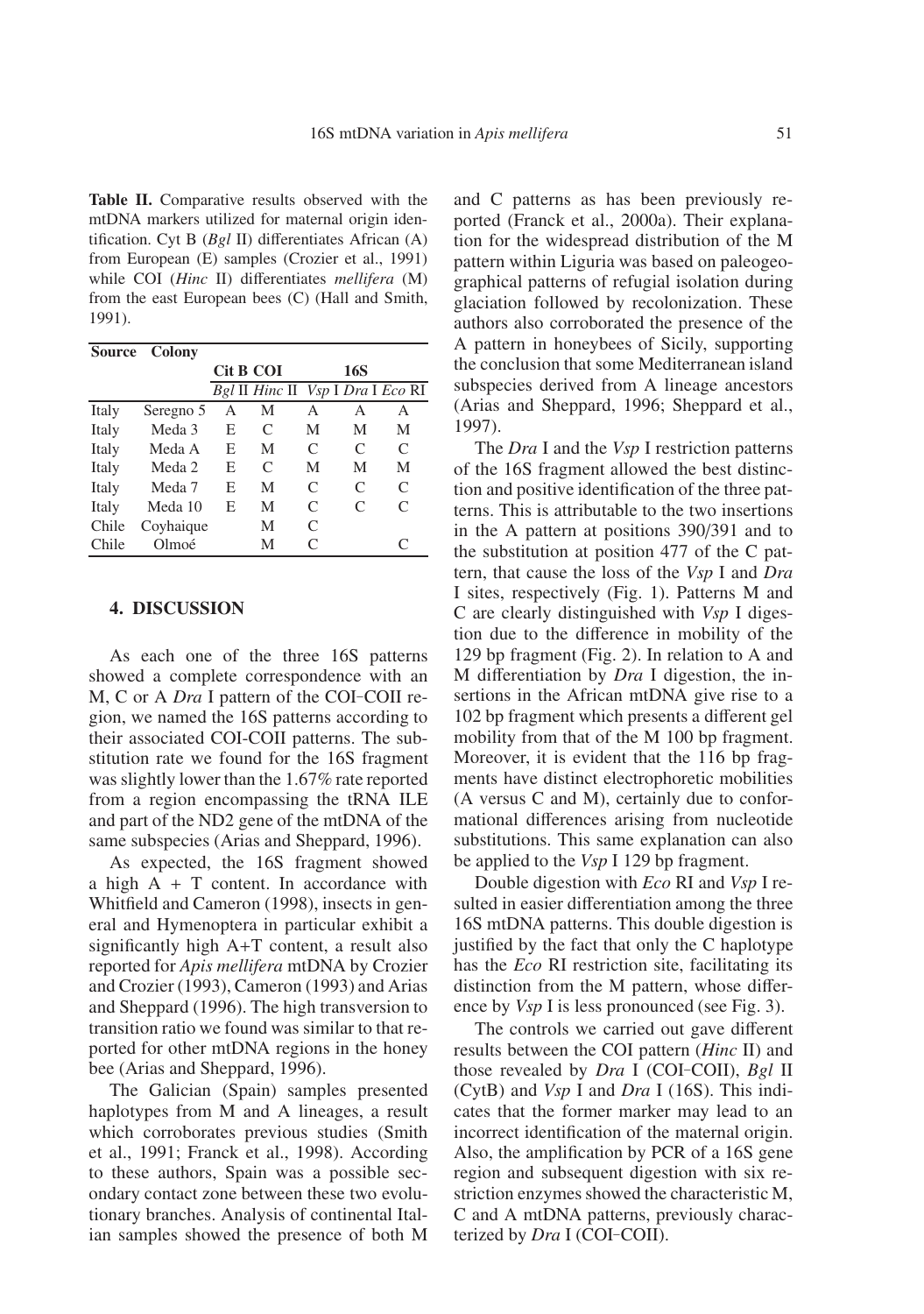Although the variation associated with the 16S locus could be considered an alternative method for the maternal origin of a colony (vis a vis mitochondrial lineage), the methods described here should be more valuable as a means to infer events related to mitocondrial genome evolution. Further, it should be possible to relate these events to *A. mellifera* subspecies and population level differentiation. In this sense, similar studies should be extended to other mitochondrial gene loci and morphologically characterized samples of the different subspecies of *Apis melllifera* to reconstruct this evolutionary history.

## **ACKNOWLEDGEMENTS**

We are grateful to Isabel Cristina de Godoy, Rogério Oliveira Souza, Carlos Prada Quiroga, and Suzy Coelho for their technical assistance. This study was supported by 'Fundação de Amparo à Pesquisa do Estado de São Paulo' (Fapesp - 03/06342-9) and 'Conselho Nacional de Desenvolvimento Científico e Tecnológico' (CNPq).

## **Variation de l'ADNmt 16S mis en évidence par PCR-RFLP chez** *Apis mellifera***.**

# **ADNmt** / **profil 16S** / **phylogéographie** / **évolution du génome** / **histoire évolutive** / **PCR-RFLP** / *Apis mellifera*

**Zusammenfassung** – **Aufdeckung von 16S mtD-NA Variation in** *Apis mellifera* **mittels PCR-RFLP.** Ähnlich wie phylogeographische und morphometrische Evidenzen können auch Daten zu Variationen in der mitochondrialen DNA (mtD-NA) herangezogen werden, um Schlüsse hinsichtlich evolutiver Beziehungen zu ziehen. Der Verdau der mitochondrialen intergenen COI-COII Region mittels *DraI* (Garnery et al., 1993) stellt gegenwärtig die Methode mit der besten Auflösung für die Charakterisierung und Zuordnung von Subspezies zu mitochondialen Linien dar. Populationsanalysen mittels mtDNA-Polymorphismen können dementsprechend ein wertvolles Werkzeug darstellen, um Richtungen und Mechanismen in der mtDNA-Genomevolution zu untersuchen. Als Teil einer Suche nach neuer mtDNA Variabilität beschreibt diese Studie die Amplifikations- und Restriktionsmuster für eine weitere mitochondriale DNA Region (16S) in Proben, die zuvor hinsichtlich ihrer COI-COII-Muster als A, M oder C klassifiziert wurden. Insgesamt wurden Proben von 38 Völkern mit M-Muster, 89 mit dem C- und 232 mit dem A-Muster gewonnen. Die Orte der Probennahmen und die jeweilige Zahl der untersuchten Völkern sind in Tabelle I zusammengestellt. DNA wurde individuell mittels Phenol-Chloroform aus Thoraxstücken extrahiert. Die DNA-Fraktion wurde für die PCR-Amplifizierung des 16*S* Locus verwendet und anschliessend mittels der folgenden Enzyme verdaut: *Hinc* II*, Vsp* I, *Alu* I*, Taq* I*, Eco* RI und *Dra* I.Die amplifizierten Fragmente und die Produkte der Endonukleasenverdaue wurden in 8 %, bzw. 10 % Polyacrylamidgelen aufgetrennt. Restriktionsanalysen der mitochondrialen DNA der Cytochrom b (*Bgl* II), COI (*Hinc* II) und COI-COII (*Dra* I) Regionen wurden für eine vergleichende molekulare Charakterisierung der Honigbienenproben durchgeführt. Anhand der 16S Amplifizierung und der Restriktionsanalyse wurden drei Muster festgestellt, die entsprechend ihrer assoziierten COI-COII-Muster als A, M und C bezeichnet wurden (Abb. 2). Das amplifizierte 16S-Genfragment wies in den C- und M-Proben eine Grösse von 740 bp und in den A-Proben eine Grösse von 742 bp auf. Paarweise oder multiple Vergleiche der DNA-Sequenzen zeigten Nukleotidsubstitutionen an 10 Positionen (1,35 %) (Abb. 1). Das gemeinsame Vorkommen der M- und A-Muster in Spanien belegt die Ergebnisse früherer Studien und weist darauf hin, dass dieses Land eine sekundäre Kotaktzone zwischen diesen beiden Linien darstellt. In der vorliegenden Studie zeigten 17 von 44 Völkern aus Italien das M-Muster und eines das A-Muster. Dieses Ergebnis bestätigt frühere Analysen, die zeigten, dass italienische Honigbienenpopulationen aus den M- und C-Linien der mitochondrialen DNA zusammengesetzt sind. Obwohl mittels *Eco* RI*, Alu* I*, Hinc* II und *Taq* I-Verdau gut unterscheidbare Muster erzeugt werden konnten, war die klarste Differenzierung für die drei Haplotypen bei *Dra* I und *Vsp*I I-Verdauen zu beobachten. Die 16S mtDNA Variation kann nicht nur eine alternative Methode für die Identifizierung der maternalen DNA-Abstammung eines Volkes darstellen, vielmehr kann der in dieser Arbeit aufgezeigte Polymorphismus, zusammen mit anderen Polymorphismen, sich auch als nützlich erweisen, um Ereignisse der mtDNA-Evolution bei *A. mellifera* zu untersuchen

#### *Apis mellifera* / **16S Muster** / **mitochondriale DNA** / **PCR-RFLP**

#### **REFERENCES**

- Arias M.C., Sheppard W.S. (1996) Molecular phylogenetics of honey bee subspecies (*Apis mellifera* L.) inferred from mitochondrial DNA sequence, Mol. Phylogenet. Evol. 5, 557–566.
- Avise J.C. (2000) Phylogeography: The history and formation of species, Harvard University Press, Cambridge, USA.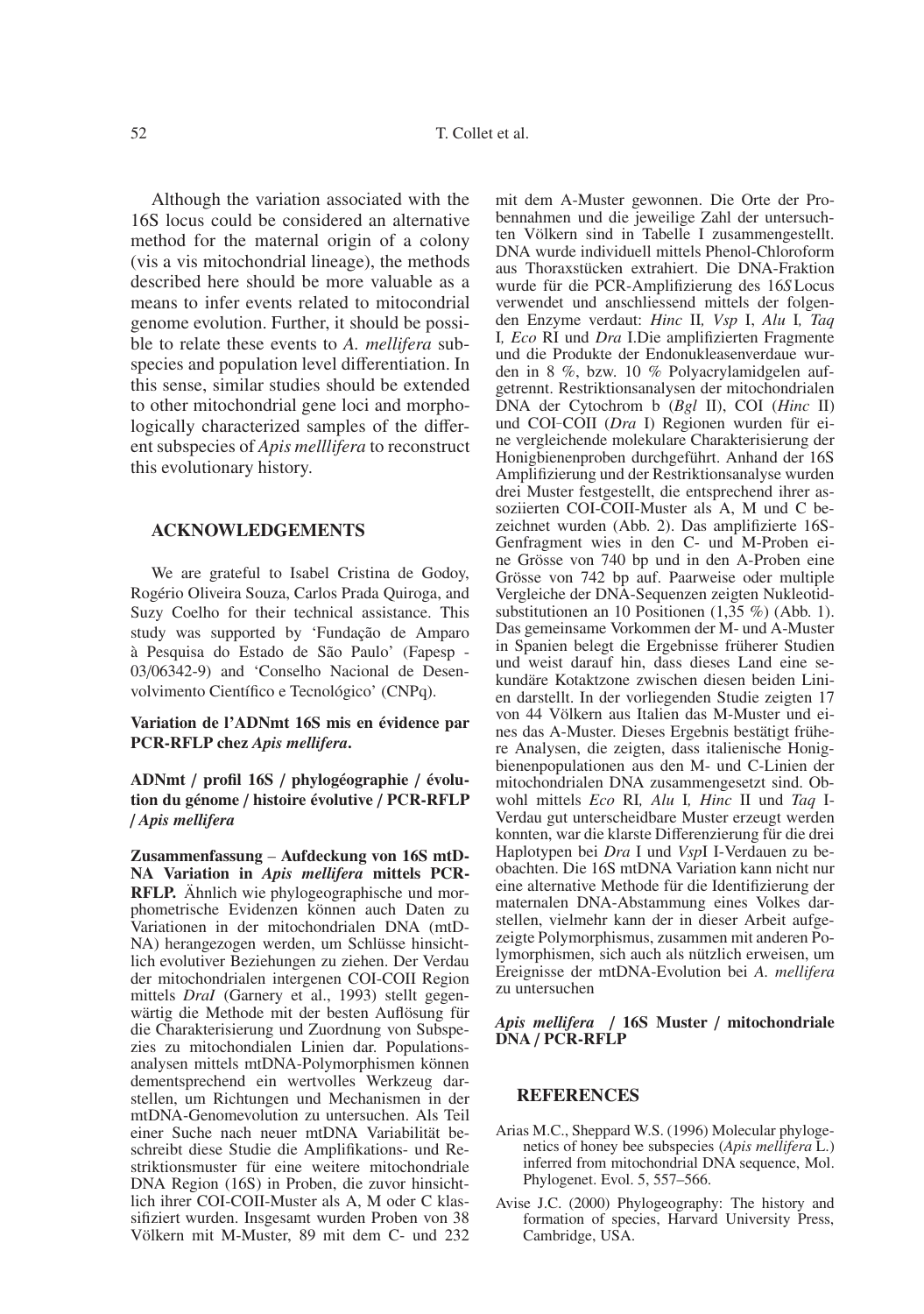- Cameron S.A. (1993) Multiple origins of advanced eusociality in bees inferred from mitochondrial DNA sequences, Proc. Natl Acad. Sci. 90, 8687–8691.
- Clarke K.E., Oldroyd B.P., Quezada-Euán J.J.G., Rinderer T.E. (2001) Origin of honeybees (*Apis mellifera*) from the Yucatan peninsula inferred from mitochondrial DNA analysis, Mol. Ecol. 10, 1347–1355.
- Collet T. (2004) Estrutura genética das populações de abelhas africanizadas (*Apis mellifera* L.) do Brasil e Uruguai determinada por meio de polimorfismos do DNA mitocondrial, MSc Thesis, Universidade Federal de São Carlos, SP, Brazil, 66 p.
- Crozier R.H., Crozier Y.C. (1993) The mitochondrial genome of the honeybee *Apis mellifera*: complete sequence and genome organization, Genetics 133, 97–117.
- Crozier Y.C., Koulianos S., Crozier R.H. (1991) An improved test for Africanized honey bee mitochondrial DNA, Experientia 47, 968–969.
- de la Rúa P., Galián J., Serrano J., Moritz R.F.A. (2001a) Molecular characterization and population structure of the honeybees from the Balearic islands (Spain), Apidologie 32, 417–427.
- de la Rúa P., Galián J., Serrano J., Moritz R.F.A. (2001b) Genetic structure and distinctness of *Apis mellifera* L. populations from the Canary Islands, Mol. Ecol. 10, 1733–1742.
- Del Lama M.A., Lobo J.A., Soares A.E.E., Del Lama S.N. (1990) Genetic differentiation estimated by isozymic analysis of Africanized honeybee populations from Brazil and from Central America, Apidologie 21, 271–280.
- Del Lama M.A., Souza R.O., Duran X.A., Soares A.E. (2004) Clinal variation and selection on MDH allozymes in honeybees in Chile, Hereditas 140, 149–53.
- Diniz N.M., Soares A.E.E., Sheppard W.S., Del Lama M.A. (2003) Genetic structure of honeybee populations from southern Brazil and Uruguay, Genet. Mol. Biol. 26, 47–52.
- Ferreira K.M. (2002) O padrão africano do DNA mitocondrial das abelhas africanizadas do Brasil tem origem diversa de *Apis mellifera scutellata*? MSc Thesis, Universidade Federal de São Carlos, SP, Brazil, 84 p.
- Franck P., Garnery L., Solignac M., Cornuet J.M. (1998) The origin of west European subspecies of honeybees (*Apis mellifera*): new insights from microsatellite and mitochondrial data, Evolution 52, 1119–1134.
- Franck P., Garnery L., Celebrano G., Solignac M., Cornuet J.M. (2000a) Hybrid origins of honeybees from Italy (*Apis mellifera ligustica*) and Sicily (*A. m. sicula*), Mol. Ecol. 9, 907–921.
- Franck P., Garnery L., Solignac M., Cornuet J.M. (2000b) Molecular confirmation of a fourth lineage in honey bees from the Near East, Apidologie 31, 167–180.
- Franck P., Garnery L., Loiseau A., Oldroyd B.P., Hepburn H.R., Solignac M., Cornuet J.M. (2001) Genetic diversity of the honeybee in Africa: microsatellite and mitochondrial data, Heredity 86, 420–430.
- Garnery L., Cornuet J.M., Solignac M. (1992) Evolutionary history of the honey bee *Apis mellifera* inferred from mitochondrial DNA analysis, Mol. Ecol. 1, 145–154.
- Garnery L., Solignac M., Celebrano G., Cornuet J.M. (1993) A simple test using restricted PCRamplified mitochondrial DNA to study the genetic structure of *Apis mellifera* L., Experientia 49, 1016–1020.
- Garnery L., Mosshine E.H., Cornuet J.M. (1995) Mitochondrial DNA variation in Moroccan and Spanish honey bee populations, Mol. Ecol. 4, 465– 471.
- Gray M.W., Burger G., Lang B.F. (1999) Mitochondrial Evolution, Science 283, 1476– 1481.
- Hall H.G., Smith D.R. (1991) Distinguishing African and European honeybee matrilines using amplified mitochondrial DNA, Proc. Natl. Acad. Sci. (USA) 88, 4548–4552.
- Lobo J.A., Del Lama M.A., Mestriner M.A. (1989) Population differentiation and racial admixture in the Africanized honeybee (*Apis mellifera* L.), Evolution 43, 794–802.
- Moritz R.F.A., Cornuet J.M., Kryger P., Garnery L., Hepburn H.R. (1994) Mitochondrial DNA variability in South African honey bees (*Apis mellifera* L.), Apidologie 25, 169–178.
- Oldroyd B.P., Cornuet J.M., Rowe D., Rinderer T.E., Crozier R.H. (1995) Racial admixture of *Apis mellifera* in Tasmania, Australia: similarities and differences with natural hybrid zones in Europe, Heredity 74, 315–325.
- Prada C.F.Q. (2004) Estrutura genética das populações de abelhas africanizadas (*Apis mellifera* L.) da Colômbia estimada através de marcadores nucleares e mitocondriais, MSc Thesis, Universidade Federal de São Carlos, SP, Brazil, 96 p.
- Quezada-Euán J.J.G., Pérez-Castro E.E., May-Itzá W. (2003) Hybridization between European and African-derived honeybee populations (*Apis mellifera*) at different altitudes in Perú, Apidologie 34, 217–225.
- Ruttner F. (1988) Biogeography and taxonomy of honeybee, Springer-Verlag, Berlin, Heidelberg.
- Ruttner F., Tassencourt I., Louveaux J. (1978) Biometrical-statistical analysis of the geographic variability of *Apis mellifera* L., Apidologie 9, 363– 381.
- Sheppard W.S., McPheron B.A. (1991) Ribosomal DNA diversity in Apidae, in: Smith D.R. (Ed.), Diversity of the genus *Apis*, Westview, Boulder, CO, pp. 89–102.